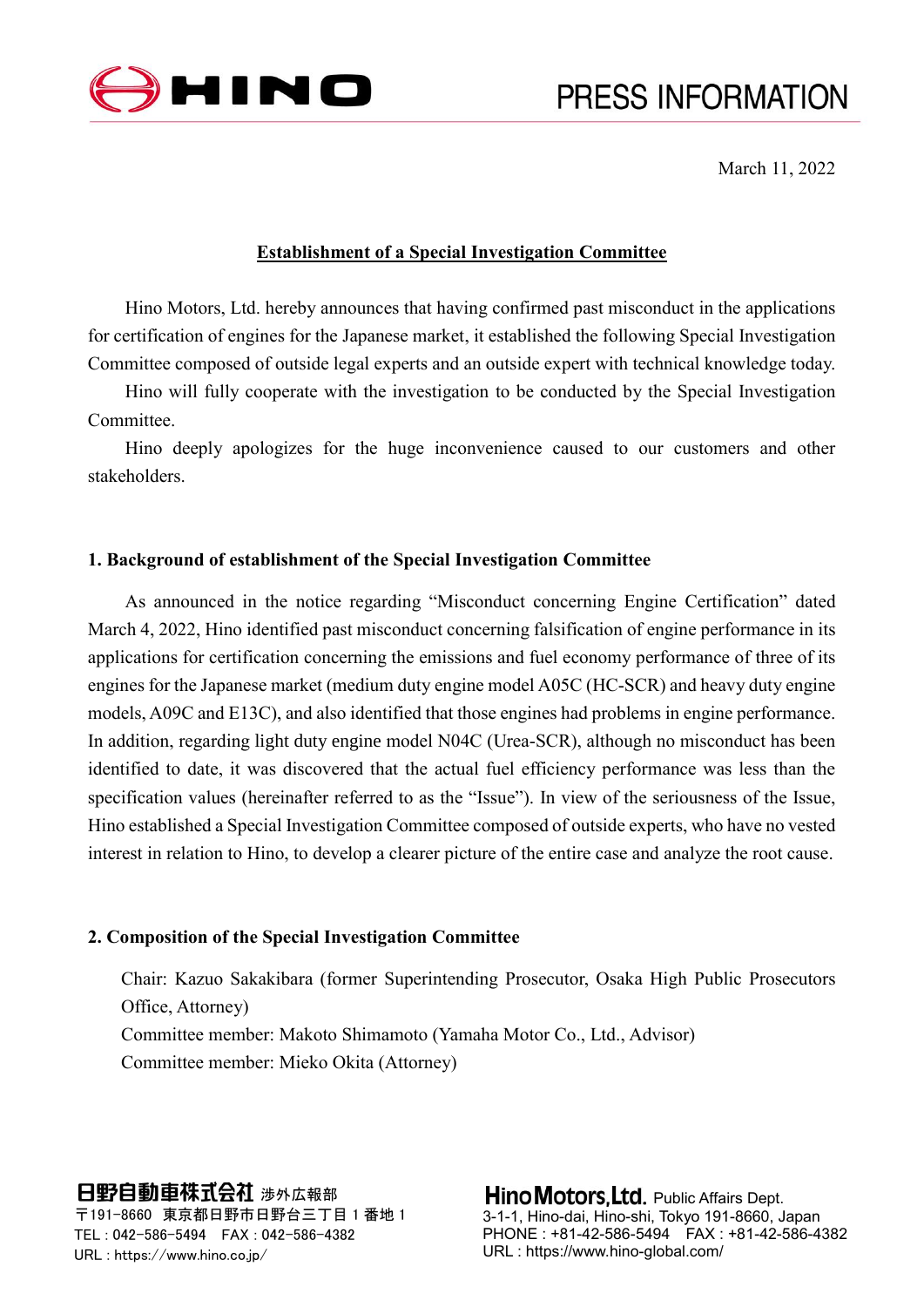## **3. Matters commissioned by Hino to the Special Investigation Committee**

Hino has commissioned the Special Investigation Committee with developing a clearer picture of the entire case and analyzing the root cause, as well as recommending recurrence prevention measures that delve into an ideal organization and development process for Hino.

#### **4. Future schedule**

The Special Investigation Committee will conduct the necessary investigation, and upon receipt of the Committee's report on the investigation, Hino will take such measures as prompt disclosure.

End

# **<Reference> Profiles of the Committee members**

| <b>Name</b> | <b>Background</b>                                                             |
|-------------|-------------------------------------------------------------------------------|
| Kazuo       | April 1984: Appointed Public Prosecutor                                       |
| Sakakibara  | Dec. 2015: Director of the Trial Division, Supreme Public Prosecutors Office  |
|             | April 2017: Chief Public Prosecutor, Osaka District Public Prosecutors Office |
|             | Feb. 2018: Superintending Prosecutor, Fukuoka High Public Prosecutors Office  |
|             | Jan. 2020: Superintending Prosecutor, Osaka High Public Prosecutors Office    |
|             | July 2021: Resigned as prosecutor                                             |
|             | Oct. 2021: Registered as an attorney                                          |
|             | Nov. 2021: Joined Anderson Mori & Tomotsune, Foreign Law Joint Operations,    |
| Makoto      | April 1983: Joined Yamaha Motor Co., Ltd.                                     |
| Shimamoto   | Jan. 2007: General Manager, Engine Design Department, Product Development     |
|             | Division, MC Business Operations                                              |
|             | Jan. 2012: President, Yamaha Motor Asian Center Co., Ltd.                     |
|             | Jan. 2014: Senior General Manager, PF Vehicle Development Division, PF        |
|             | Vehicle Unit                                                                  |
|             | March 2014: Executive Officer                                                 |
|             | March 2015: Senior Executive Officer                                          |
|             | Jan. 2017: General Manager, Technology Center concurrently General Manager,   |
|             | PF Vehicle Unit                                                               |
|             | March 2017: Director                                                          |